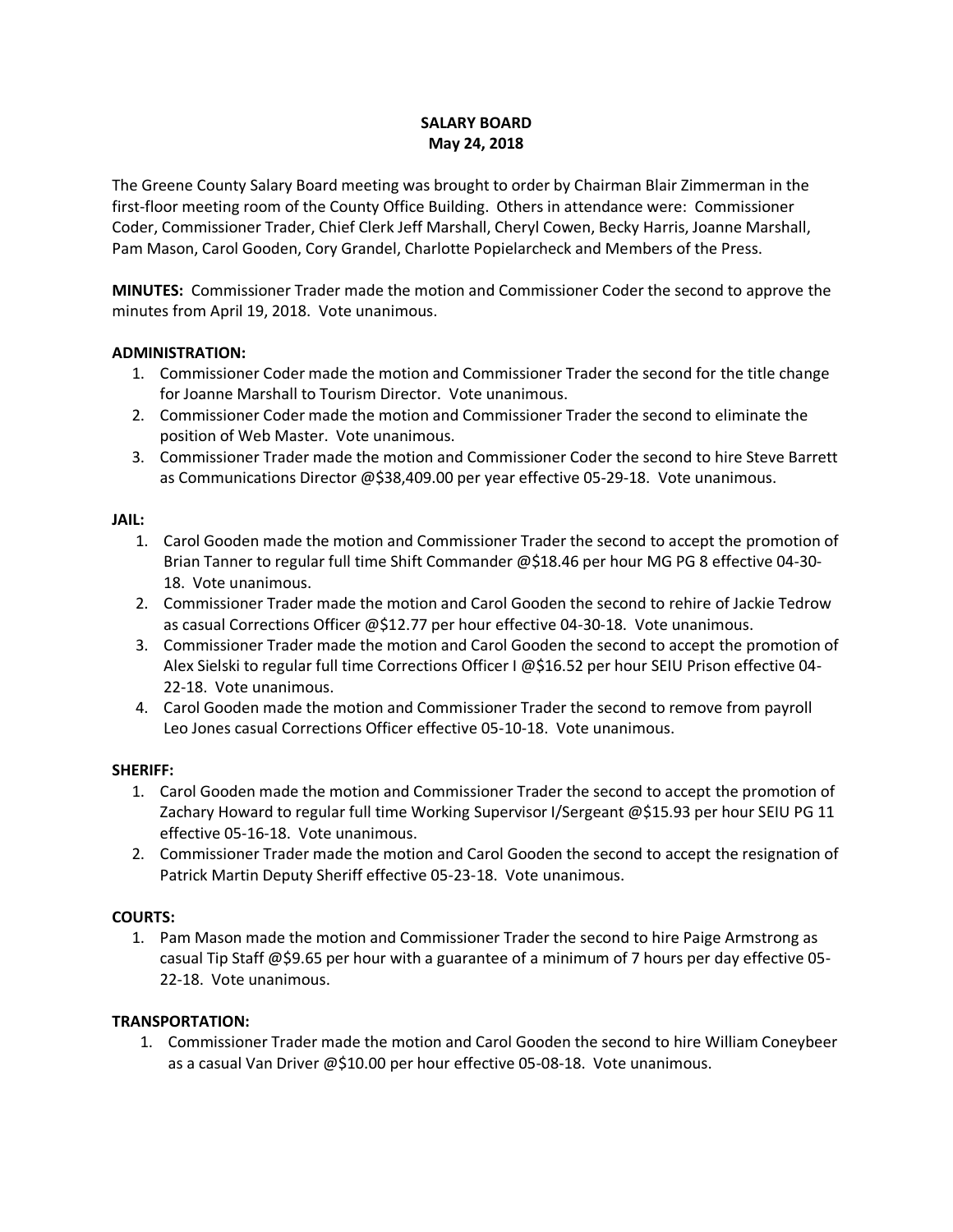## **CYS:**

- 1. Carol Gooden made the motion and Commissioner Trader the second to hire Nawal Qureshi as a regular full time County Caseworker 1 @\$18.80 per hour UMWA HS/CYS effective 04-25-18 and the termination of Nawal Qureshi effective 05-15-18. Vote unanimous.
- 2. Carol Gooden made the motion and Commissioner Trader the second to hire Michael Feaster @\$18.80 per hour UMWA HS/CYS effective 04-23-18 and Demi Bursnworth @\$18.80 per hour UMWA HS/CYS effective 05-14-18. Vote unanimous.
- 3. Commissioner Trader made the motion and Carol Gooden the second to accept the resignation of Lucinda Sheaffe CYS Caseworker effective 05-07-18. Vote unanimous.
- 4. Commissioner Trader made the motion and Commissioner Coder the second to hire Robert Stimmell as a County Caseworker I @\$18.80 per hour UMWA HS/CYS effective 05-23-18. Vote unanimous.
- 5. Commissioner Coder made the motion and Carol Gooden the second to accept the promotion of Kevin Freyder to regular full time CYS Solicitor/Assistant County Solicitor @\$80,000 per year effective 06-27-18. Vote unanimous.
- 6. Commissioner Trader made the motion and Commissioner Coder the second to accept the resignation of Edward Brizzi CYS Caseworker effective 05-19-18. Vote unanimous.
- 7. Carol Gooden made the motion and Commissioner Trader the second to hire Natasha Parsons as a regular full time Social Service Aide I @\$13.08 per hour SEIU PG effective 06-04-18. Vote unanimous.

### **DRUG AND ALCOHOL:**

1. Commissioner Trader made the motion and Commissioner Coder the second to accept the resignation of Kira Sisk, Drug and Alcohol Director, effective 05-31-18. Vote unanimous.

# **DOMESTIC RELATIONS:**

1. Carol Gooden made the motion and Commissioner Trader the second to accept the retirement of Mitzi Bailey effective 05-04-18 pay \$5,000 severance and all applicable leave balances including sick time at \$50.00 per day. Vote unanimous.

# **PROBATION:**

1. Carol Gooden made the motion and Commissioner Trader the second to accept the transfer of Colin Sargent from regular full time Probation Officer II, Juvenile Probation to Adult Probation, with no change in salary effective 05-18-18. Vote unanimous.

#### **EMA:**

1. Commissioner Trader made the motion and Commissioner Coder the second to accept the reclassification of Denise Desmet to regular full time Telecommunicator III @\$20.35 per hour SEIU PG 14 effective 05-03-18. Vote unanimous.

#### **CONSERVATION:**

- 1. Carol Gooden made the motion and Commissioner Trader the second to hire Michaela Hildreth and Benjamin Schweiger as regular full time @\$15.65 per hour MG PG 4 effective 05-22-18. Vote unanimous.
- 2. Commissioner Coder made the motion and Commissioner Trader the second to accept the transfer of Karlie Wright from regular part time to regular full time Agricultural Technician with no change in pay effective 05-21-18. Vote unanimous.